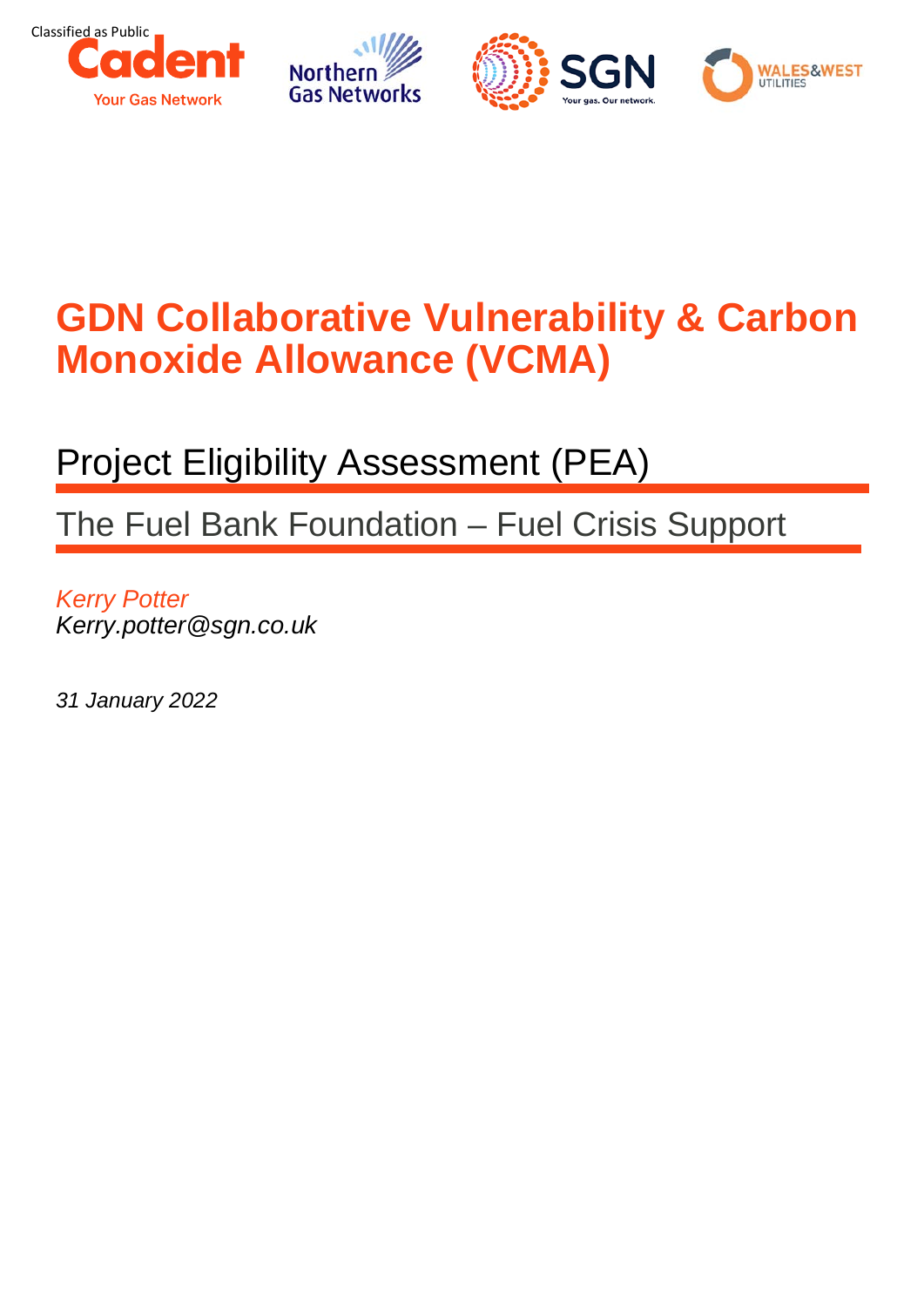#### **Gas Network Vulnerability & Carbon Monoxide Allowance (VCMA) Governance Document - Project Eligibility Criteria**

| Section 1 - Eligibility criteria for company specific projects (other than condemned essential gas<br>appliance repair and replacement)                  |                                                                                                                                                                                                                           |                                                 |  |  |
|----------------------------------------------------------------------------------------------------------------------------------------------------------|---------------------------------------------------------------------------------------------------------------------------------------------------------------------------------------------------------------------------|-------------------------------------------------|--|--|
| In order to qualify as a VCMA project, a project must:                                                                                                   |                                                                                                                                                                                                                           |                                                 |  |  |
|                                                                                                                                                          | <b>VCMA Eligibility Criteria</b>                                                                                                                                                                                          | <b>Criteria</b><br><b>Satisfied</b><br>(Yes/No) |  |  |
|                                                                                                                                                          | a) Have a positive, or forecasted positive Social Return on Investment (SROI), including for<br>the gas consumers funding the VCMA project;                                                                               | <b>Yes</b>                                      |  |  |
|                                                                                                                                                          | b) Either:<br>Provide support to consumers in vulnerable situations, and relate to energy<br>i.<br>safeguarding, or<br>Provide awareness on the dangers of CO, or<br>ii.<br>Reduce the risk of harm caused by CO;<br>iii. | <b>Yes</b>                                      |  |  |
| C)                                                                                                                                                       | Have defined outcomes and the associated actions to achieve these;                                                                                                                                                        | <b>Yes</b>                                      |  |  |
|                                                                                                                                                          | d) Go beyond activities that are funded through other price control mechanism(s) or required<br>through licence obligations; and                                                                                          | <b>Yes</b>                                      |  |  |
|                                                                                                                                                          | e) Not be delivered through other external funding sources directly accessed by a GDN,<br>including through other government (national, devolved or local) funding.                                                       | <b>Yes</b>                                      |  |  |
|                                                                                                                                                          | Section 2 - Eligibility criteria for company specific essential gas appliance servicing, repair and<br>replacement projects                                                                                               |                                                 |  |  |
| In order to qualify as a VCMA project, unsafe pipework and essential gas appliance servicing, repair or<br>replacement must meet the following criteria: |                                                                                                                                                                                                                           |                                                 |  |  |
| a)                                                                                                                                                       | A GDN has to isolate and condemn unsafe pipework or an essential gas appliance following<br>a supply interruption or as part of its emergency service role;                                                               | <b>NA</b>                                       |  |  |
|                                                                                                                                                          | b) The household cannot afford to service, repair or replace the unsafe pipework or essential<br>gas appliance; and;                                                                                                      | <b>NA</b>                                       |  |  |
| C)                                                                                                                                                       | Sufficient funding is not available from other sources (including national, devolved or local<br>government funding) to fund the unsafe pipework or essential gas appliance servicing,<br>repair or replacement.          | <b>NA</b>                                       |  |  |
| Section 3 - Eligibility criteria for collaborative VCMA projects                                                                                         |                                                                                                                                                                                                                           |                                                 |  |  |
| In order to qualify as a collaborative VCMA project, a project must:                                                                                     |                                                                                                                                                                                                                           |                                                 |  |  |
| a)                                                                                                                                                       | Meet the above company specific and boiler repair and replace (if applicable) project<br>eligibility criteria;                                                                                                            | <b>NA</b>                                       |  |  |
| b)                                                                                                                                                       | Have the potential to benefit consumers on the participating networks; and                                                                                                                                                | <b>Yes</b>                                      |  |  |
| C)                                                                                                                                                       | Involve two, or more, gas distribution companies.                                                                                                                                                                         | <b>Yes</b>                                      |  |  |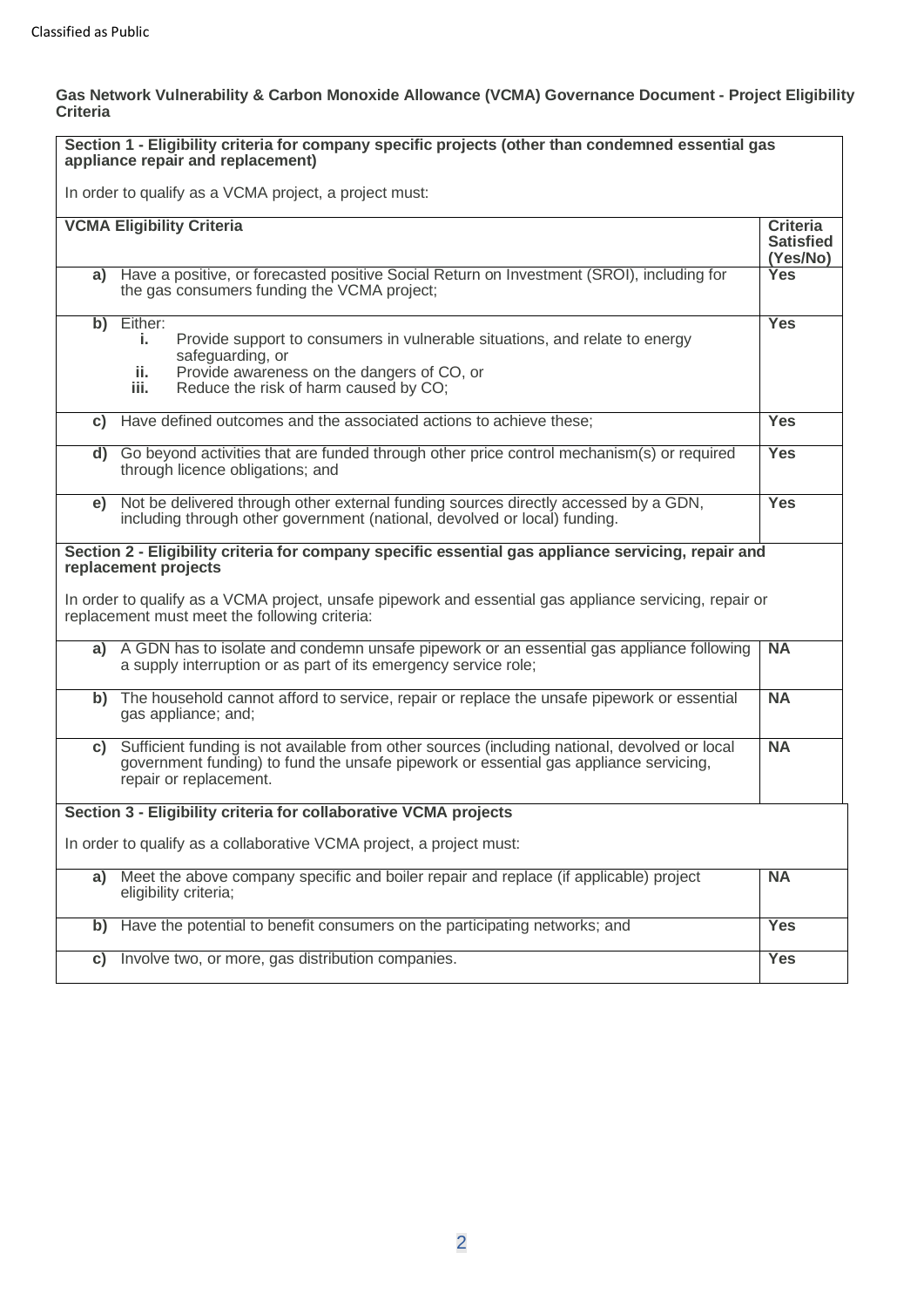#### **Gas Network Vulnerability and Carbon Monoxide Allowance (VCMA) Governance Document - Project Registration Table 2**

| <b>Information Required</b>                                              | <b>Description</b>                                                                                                                                                                                                                                                                                                                                                                                                                                                                                                                                                                                                                                                                                                |                          |                                  |                                                                                      |
|--------------------------------------------------------------------------|-------------------------------------------------------------------------------------------------------------------------------------------------------------------------------------------------------------------------------------------------------------------------------------------------------------------------------------------------------------------------------------------------------------------------------------------------------------------------------------------------------------------------------------------------------------------------------------------------------------------------------------------------------------------------------------------------------------------|--------------------------|----------------------------------|--------------------------------------------------------------------------------------|
| <b>Project Title</b>                                                     | Fuel Bank Foundation - Fuel Crisis Support                                                                                                                                                                                                                                                                                                                                                                                                                                                                                                                                                                                                                                                                        |                          |                                  |                                                                                      |
| <b>Funding GDN(s)</b>                                                    | The GDN(s) which register(s) the VCMA project                                                                                                                                                                                                                                                                                                                                                                                                                                                                                                                                                                                                                                                                     |                          |                                  |                                                                                      |
| Role of GDN(s)<br><b>*For Collaborative</b><br><b>VCMA Projects only</b> | Cadent, Northern Gas Networks (NGN), SGN and Wales and West Utilities (WWU)<br>The specific role(s) of GDN(s) participating in a collaborative VCMA Project<br>SGN - project lead<br>Cadent, Northern Gas Networks (NGN) and Wales and West Utilities (WWU) – project<br>participants                                                                                                                                                                                                                                                                                                                                                                                                                             |                          |                                  |                                                                                      |
| <b>Date of PEA</b><br><b>Submission</b>                                  | 31 January 2022                                                                                                                                                                                                                                                                                                                                                                                                                                                                                                                                                                                                                                                                                                   |                          |                                  |                                                                                      |
| <b>VCMA Project Contact</b><br>Name, email and<br><b>Number</b>          | Kerry Potter - Group Social Impact and Vulnerability Manager<br>Kerry.potter@sgn.co.uk<br>07427 031200                                                                                                                                                                                                                                                                                                                                                                                                                                                                                                                                                                                                            |                          |                                  |                                                                                      |
| <b>Total Cost (£k)</b>                                                   | £500,000 (exc. VAT)                                                                                                                                                                                                                                                                                                                                                                                                                                                                                                                                                                                                                                                                                               |                          |                                  |                                                                                      |
|                                                                          | <b>GDN</b>                                                                                                                                                                                                                                                                                                                                                                                                                                                                                                                                                                                                                                                                                                        | Cost per GDN per<br>year | Over the two-year<br>partnership |                                                                                      |
|                                                                          | Cadent                                                                                                                                                                                                                                                                                                                                                                                                                                                                                                                                                                                                                                                                                                            | £124,515.25              | £249,030.50                      |                                                                                      |
|                                                                          | <b>NGN</b>                                                                                                                                                                                                                                                                                                                                                                                                                                                                                                                                                                                                                                                                                                        | £28,891.25               | £57,782.50                       |                                                                                      |
|                                                                          | <b>SGN</b><br><b>WWU</b>                                                                                                                                                                                                                                                                                                                                                                                                                                                                                                                                                                                                                                                                                          | £67,677.50<br>£28,916.00 | £135,355.00<br>£57,832.00        |                                                                                      |
|                                                                          |                                                                                                                                                                                                                                                                                                                                                                                                                                                                                                                                                                                                                                                                                                                   |                          |                                  |                                                                                      |
|                                                                          | The cost breakdown uses the VCMA % allowance principle based upon gas<br>customers served per network.                                                                                                                                                                                                                                                                                                                                                                                                                                                                                                                                                                                                            |                          |                                  |                                                                                      |
| <b>Total VCMA Funding</b><br><b>Required (£k)</b>                        | £500,000 (exc. VAT) over two years                                                                                                                                                                                                                                                                                                                                                                                                                                                                                                                                                                                                                                                                                |                          |                                  |                                                                                      |
| Problem(s)                                                               |                                                                                                                                                                                                                                                                                                                                                                                                                                                                                                                                                                                                                                                                                                                   |                          |                                  | This should outline the problem(s) which is/are being addressed by the VCMA Project. |
|                                                                          | During 2021 it is estimated that three million English households are living in fuel<br>poverty (Dept for Business, Energy and Business Strategy). Living in a cold home has<br>significant and demonstrable direct and indirect health impacts. There is strong<br>evidence that shows it is associated with poor health outcomes and an increased risk<br>of morbidity and mortality for all age groups. (Public Health England)                                                                                                                                                                                                                                                                                |                          |                                  |                                                                                      |
|                                                                          | Heading into winter against a backdrop of Covid-19, many of our customers have<br>increased levels of anxiety exacerbated by instability in the retail market and a steep<br>rise in utility costs. Our operational teams and our community partner organisations are<br>seeing more customers worried about what is happening with their energy company<br>and how they will afford to keep warm this winter. This is reflected in research by<br>National Energy Action, the Fuel Bank Foundation, Citizens Advice and the Gas Safety<br>Trust which shows the impact this is having on the wellbeing of customers who have<br>limited access to helpful information or funds to maintain a safe and warm home. |                          |                                  |                                                                                      |
|                                                                          | In the Fuel Bank Foundation's 2021 "Fuel Crisis Report" they reported that they were<br>already seeing that like-for-like fuel voucher need had increased by approximately<br>23% since the outbreak of COVID-19. In some areas, however, there were spikes in<br>demand of over 300%. The same report found that 96% of people helped had had to<br>make the choice between topping up their prepayment meter and buying food. Of<br>these, 60% have to make that choice daily or weekly, 91% had to ration their heating<br>and hot water, and 76% had to do so every day or weekly.                                                                                                                            |                          |                                  |                                                                                      |
|                                                                          | The current cost of living crisis, and the inevitable increase in fuel bills when the Price<br>Cap is again increased on 1 April 2022, means that more and more people are<br>struggling to afford to pay for their energy.                                                                                                                                                                                                                                                                                                                                                                                                                                                                                       |                          |                                  |                                                                                      |
|                                                                          | There is also a direct correlation between fuel poverty and the increased risk of<br>carbon monoxide poisoning. Lower income householders are often reliant on older<br>boilers, older heaters, or even gas stoves or cookers to heat their homes. National<br>Energy Action and Gas Safety Trust research found that 35% of low income and<br>vulnerable households surveyed exceeded the 10ppm threshold for carbon monoxide                                                                                                                                                                                                                                                                                    |                          |                                  |                                                                                      |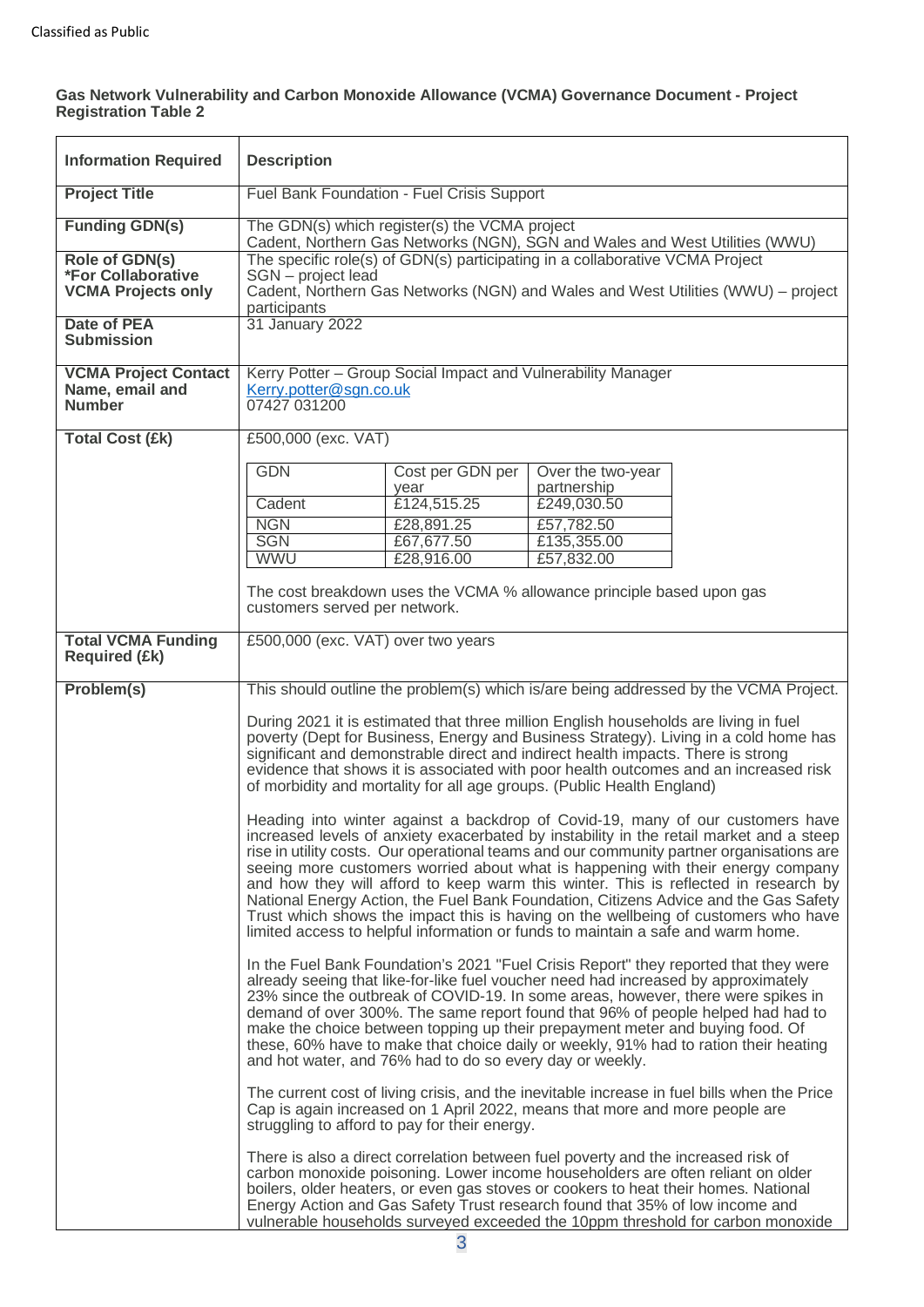|                                                                      | levels. They found that people living in deprived areas are also less likely to own an<br>audible CO alarm than homes in non-deprived areas, further increasing the risk of CO<br>poisoning. Unwell people, older people, pregnant women, and young children have<br>also been found to be particularly vulnerable to CO poisoning, spending more time at<br>home and with an increased need to stay warm, resulting in them using the heating<br>more regularly.<br>As we enter into winter, the Fuel Bank Foundation have seen an unsupportable<br>volume of organisations reach out for access to fuel vouchers limiting their capability<br>to support those most in need. |
|----------------------------------------------------------------------|--------------------------------------------------------------------------------------------------------------------------------------------------------------------------------------------------------------------------------------------------------------------------------------------------------------------------------------------------------------------------------------------------------------------------------------------------------------------------------------------------------------------------------------------------------------------------------------------------------------------------------------------------------------------------------|
| <b>Scope and Objectives</b>                                          | The scope and objectives of the VCMA Project should be clearly defined including the<br>benefits which would directly impact customers on the participating GDNs' network(s),<br>and where the benefits of the VCMA Projects lie.                                                                                                                                                                                                                                                                                                                                                                                                                                              |
|                                                                      | The partnership with the Fuel Bank Foundation will deliver direct financial support and<br>practical help to maintain a safe and warm home to vulnerable households identified<br>via a network of community support partners and where required by direct referral<br>from the funding networks.                                                                                                                                                                                                                                                                                                                                                                              |
|                                                                      | Through the partnership and directly provided by the Fuel Bank Foundation existing<br>and new organisations requiring support for financially vulnerable households will<br>have a pathway to access immediate or next day emergency fuel funds and the<br>provision of additional support services to address long term debt and poverty. The<br>provision of support will be tailored to meet household need with the overall ambition<br>to provide immediate help but not a long-term dependency on aid to maintain a safe<br>and warm home.                                                                                                                               |
|                                                                      | The partnership aims to;<br>Provide emergency fuel vouchers to households in fuel crisis so they can access<br>immediate financial support and where needed ongoing assistance to increase<br>financial resilience and avoid dependency on emergency funds<br>Broaden the network of organisations working to identify households in crisis<br>$\bullet$<br>based upon a growing need in the community in partnership with the regional gas<br>network                                                                                                                                                                                                                         |
|                                                                      | Introduce a referral pathway for gas networks to refer into the Fuel Bank<br>$\bullet$<br>Foundation where they identify a household in crisis<br>Provide an audit on the allocation of funds allocated to ensure that household<br>$\bullet$<br>level usage is monitored to avoid creating a dependency on the scheme and to<br>mitigate the fraudulent use of the scheme<br>Introduce the provision of CO safety information and a pathway to access CO<br>$\bullet$<br>alarms where required<br>Make a positive social impact as we work together to alleviate the pressures on                                                                                             |
|                                                                      | community organisations and the NHS, reducing the need to use key care<br>services                                                                                                                                                                                                                                                                                                                                                                                                                                                                                                                                                                                             |
| Why the Project is<br><b>Being Funded</b><br><b>Through the VCMA</b> | This should include an explanation of why the VCMA Project meets the VMCA<br>eligibility criteria.                                                                                                                                                                                                                                                                                                                                                                                                                                                                                                                                                                             |
|                                                                      | This project operates across all the GDN networks and aligns to our GDN strategic<br>mission to reflect and understand our changing customers' needs, and to respond<br>with support to meet these needs together, as the UK's Gas Distribution Networks.<br>This project meets the VCMA eligibility criteria as it will provide energy safeguarding<br>for those most in need and increase awareness on the dangers of CO through a<br>defined set of outcomes. The initiative will support customers to access the help they<br>need to live in a safe and warm home ensuring that the funding achieves a positive<br>Social Return on Investment.                           |
| <b>Evidence of</b><br><b>Stakeholder</b><br>/Customer Support        | This should provide information of the customer engagement that has taken place in<br>the development of VCMA Projects where appropriate. If there is no evidence of<br>stakeholder engagement or customer support, this should justify why it was not<br>appropriate to engage with stakeholders and customers.                                                                                                                                                                                                                                                                                                                                                               |
|                                                                      | SGN Customer Engagement Group and Vulnerable Steering Group Engagement                                                                                                                                                                                                                                                                                                                                                                                                                                                                                                                                                                                                         |
|                                                                      | During the shaping of the SGN business plan we committed to, over the 5-year price<br>control, to support over 250,000 vulnerable customers to use gas safely, affordably<br>and efficiently. To ensure that we adapt to market conditions we continue to engage                                                                                                                                                                                                                                                                                                                                                                                                               |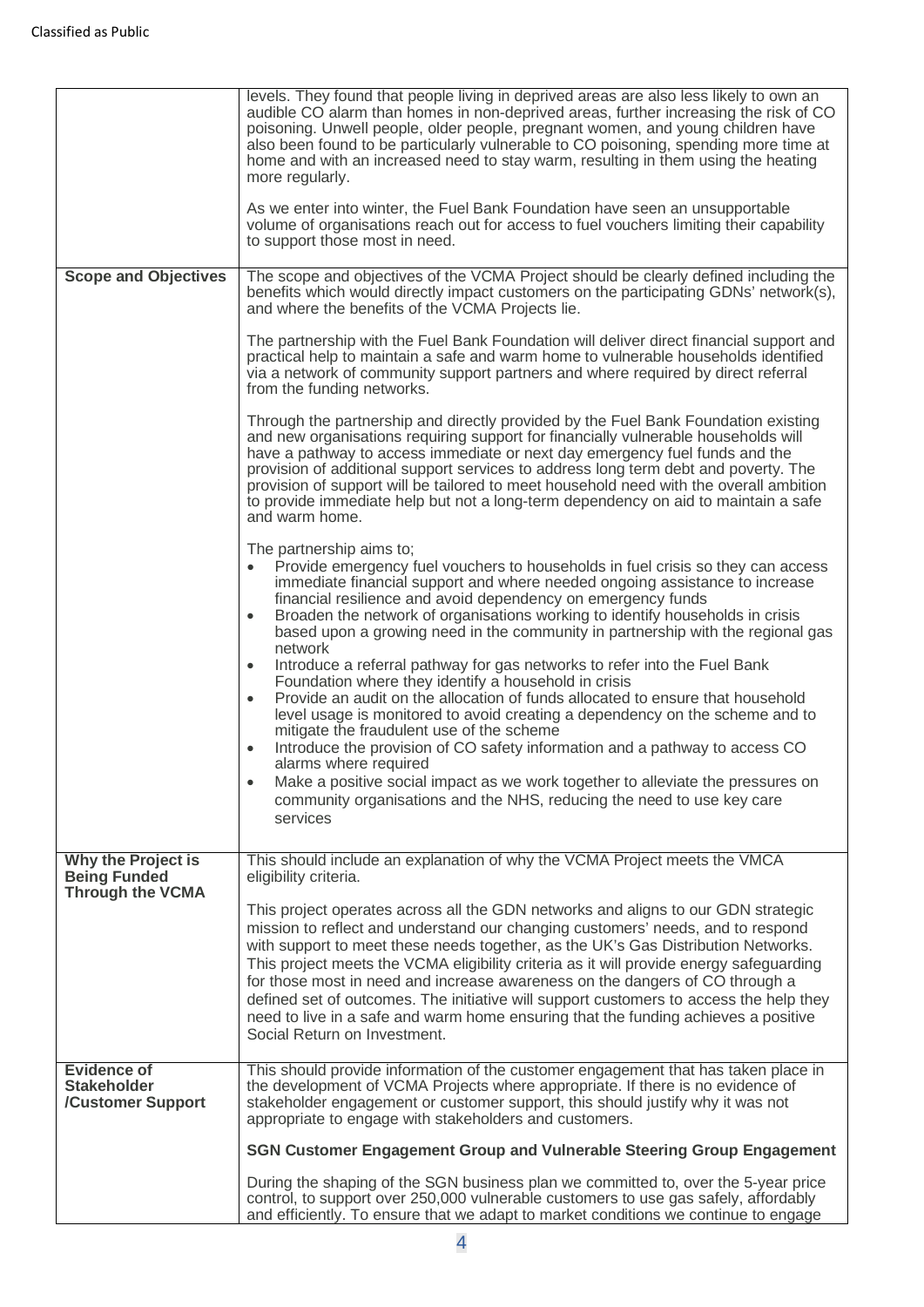|                                                                | our SGN Vulnerable Steering Group, they help us shape our vulnerability and CO<br>strategies and our priorities for GD2 based on current need. Our expert stakeholders<br>representing a range of vulnerable customer segments guided us to work with existing<br>organisations that already support those in crisis and where we are able to broaden<br>the reach or increase the capacity of those established charities that support people<br>most in need. It is with guidance and support from our dedicated Vulnerable Steering<br>Group that SGN prioritise support for those most likely to need help from their utility<br>company due to low incomes, in extreme financial vulnerability and fuel crisis.                                                                                                                                                                                                                                                                                                                                                                                                                                                                                                                                                                                                                                                                                                                        |
|----------------------------------------------------------------|---------------------------------------------------------------------------------------------------------------------------------------------------------------------------------------------------------------------------------------------------------------------------------------------------------------------------------------------------------------------------------------------------------------------------------------------------------------------------------------------------------------------------------------------------------------------------------------------------------------------------------------------------------------------------------------------------------------------------------------------------------------------------------------------------------------------------------------------------------------------------------------------------------------------------------------------------------------------------------------------------------------------------------------------------------------------------------------------------------------------------------------------------------------------------------------------------------------------------------------------------------------------------------------------------------------------------------------------------------------------------------------------------------------------------------------------|
|                                                                | GDN GD2 Consumer Vulnerability and Carbon Monoxide Steering Group                                                                                                                                                                                                                                                                                                                                                                                                                                                                                                                                                                                                                                                                                                                                                                                                                                                                                                                                                                                                                                                                                                                                                                                                                                                                                                                                                                           |
|                                                                | The GDN GD2 VCMA steering group work membership includes senior leaders from<br>each representative gas network and representation from key consumer advocacy<br>groups including Citizens Advice, National Energy Action and Energy UK. The<br>steering group ensures that the VCMA is managed in accordance with Ofgem<br>guidelines and the strategic ambitions of the group. This initiative was reviewed and<br>recognised as meeting an urgent and current need in the community.                                                                                                                                                                                                                                                                                                                                                                                                                                                                                                                                                                                                                                                                                                                                                                                                                                                                                                                                                     |
|                                                                | Feedback from Matt Copeland member of our strategic steering group and Head of<br>Policy and Public Affairs at NEA said "I support the Fuel Bank Foundation partnership<br>going through the VCMA. This winter, and throughout next year, it will be increasingly<br>important to provide additional practical support to struggling energy consumers.<br>These projects will look to give additional advice, but also, crucially, financial support<br>to those households that need it most, so that they can stay warm and well at home<br>through this period of extended high energy prices"                                                                                                                                                                                                                                                                                                                                                                                                                                                                                                                                                                                                                                                                                                                                                                                                                                           |
|                                                                | Matt Copeland, Head of Policy and Public Affairs at NEA                                                                                                                                                                                                                                                                                                                                                                                                                                                                                                                                                                                                                                                                                                                                                                                                                                                                                                                                                                                                                                                                                                                                                                                                                                                                                                                                                                                     |
|                                                                | <b>Fuel Bank Foundation</b>                                                                                                                                                                                                                                                                                                                                                                                                                                                                                                                                                                                                                                                                                                                                                                                                                                                                                                                                                                                                                                                                                                                                                                                                                                                                                                                                                                                                                 |
|                                                                | The number of people seeking help from foodbanks and advice agencies in the UK<br>has risen significantly in the last few years, where families face difficult decisions<br>around what to spend their limited income on. We find that these same families are<br>often also in 'fuel crises' too and have to make the choice between 'heating or eating',<br>which can lead to a series of health issues if they are forced to 'self-disconnect'.<br>Whilst we understand the rationale behind price cap rise, for people on pre-payment<br>meters £87 is a significant increase and could result in more people living in fuel<br>poverty, unable to pay for gas and electricity to heat and power their homes and at<br>risk of self-disconnection. Household finances are already under increased pressure<br>as a result of the Covid-19 pandemic, with higher food and fuel costs due people<br>having to stay at home, on top of the usual seasonal increase in energy usage. For<br>families juggling already stretched budgets, the prospect of a price increase in April<br>will be of great concern and worry. Fuel poverty can't be tackled by the energy<br>industry alone. It needs a coordinated effort by energy companies, government,<br>industry bodies, charities and other stakeholders to come up with a sustainable, long<br>term solution to the problem.<br>Matthew Cole, Chair of Trustees - Fuel Bank Foundation |
| Outcomes,<br><b>Associated Actions</b><br>and Success Criteria | Details of the VCMA Project, outcomes and the associated actions to achieve these,<br>interim milestones and how the Funding Licensee will evaluate whether the project<br>has been successful. Each action should have a proportion of the funding allocated.                                                                                                                                                                                                                                                                                                                                                                                                                                                                                                                                                                                                                                                                                                                                                                                                                                                                                                                                                                                                                                                                                                                                                                              |
|                                                                | The partnership will enable the Fuel Bank Foundation to broaden the scale of support<br>they can provide by removing the constraints that It currently has on its existing<br>partner network to increase capacity and ensure that a minimum of 8,000 more<br>households receive help, when and where they need it. In addition, the Fuel Bank<br>Foundation will actively seek to increase the referral partnership network equally<br>across the gas networks geographic footprints to build greater support for those in fuel<br>crisis.                                                                                                                                                                                                                                                                                                                                                                                                                                                                                                                                                                                                                                                                                                                                                                                                                                                                                                 |
|                                                                | <b>Outcomes and success criteria</b>                                                                                                                                                                                                                                                                                                                                                                                                                                                                                                                                                                                                                                                                                                                                                                                                                                                                                                                                                                                                                                                                                                                                                                                                                                                                                                                                                                                                        |
|                                                                | The partnership will demonstrate the following outcomes for households in fuel crisis:                                                                                                                                                                                                                                                                                                                                                                                                                                                                                                                                                                                                                                                                                                                                                                                                                                                                                                                                                                                                                                                                                                                                                                                                                                                                                                                                                      |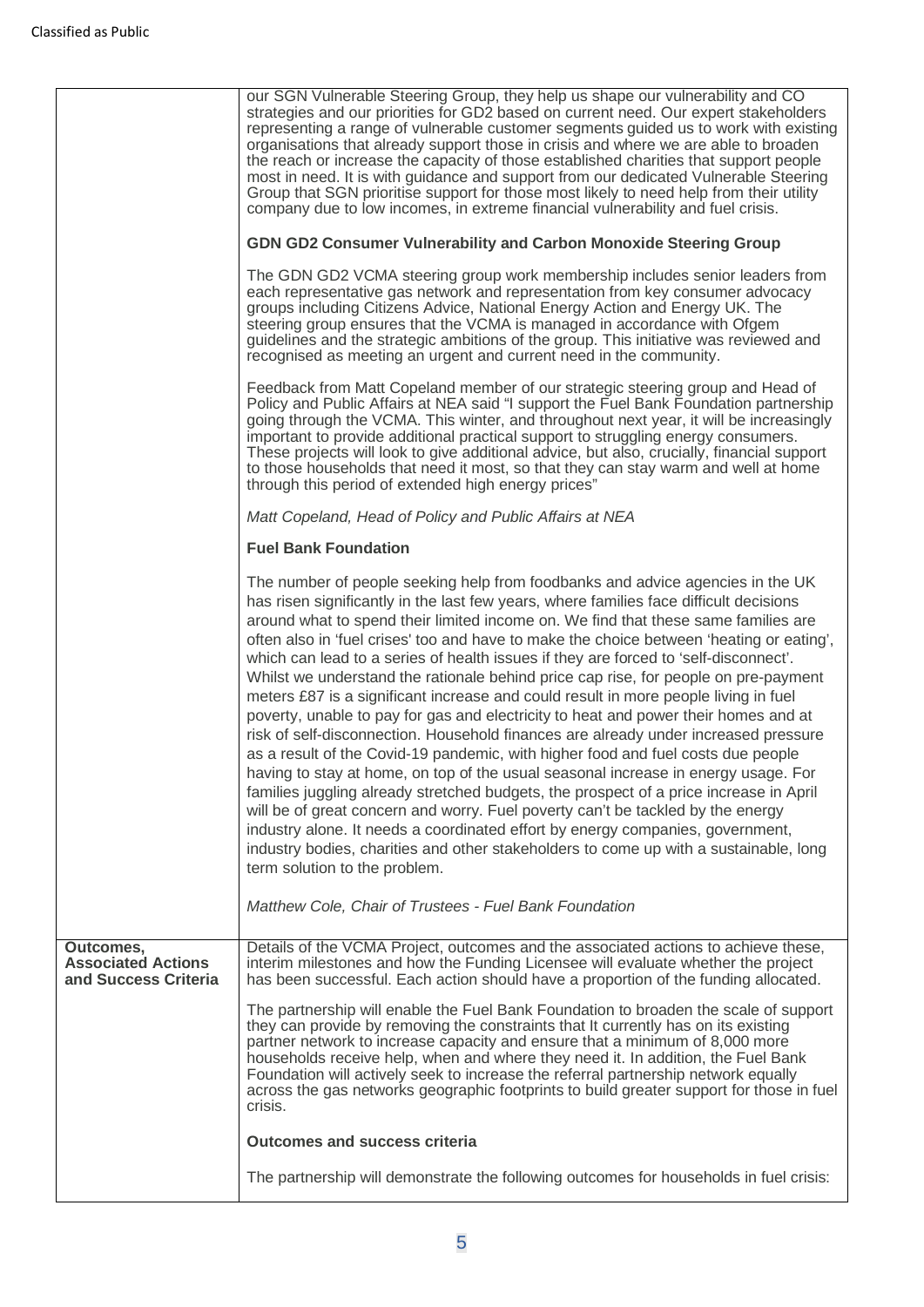|                                                                        | Increase the network of community organisations including charities working to<br>$\bullet$<br>identify households in crisis<br>Increase the distribution of emergency fuel vouchers to households in fuel crisis<br>$\bullet$<br>Extend the reach of additional support to increase household income and address<br>$\bullet$<br>debt and or access services specific to energy schemes including the PSR and<br>ways to reduce utility costs<br>Extend the reach to households in fuel crisis with information on CO safety and<br>$\bullet$<br>how to access a CO alarm where income or information is a barrier to safety<br>Make a positive social impact as we work together to alleviate the pressures on<br>$\bullet$<br>community organisations reducing the need to use key care services<br>Make a positive impact on the health and wellbeing of people within the<br>$\bullet$<br>households supported |
|------------------------------------------------------------------------|---------------------------------------------------------------------------------------------------------------------------------------------------------------------------------------------------------------------------------------------------------------------------------------------------------------------------------------------------------------------------------------------------------------------------------------------------------------------------------------------------------------------------------------------------------------------------------------------------------------------------------------------------------------------------------------------------------------------------------------------------------------------------------------------------------------------------------------------------------------------------------------------------------------------|
| <b>Project Partners and</b>                                            | Details of Project Partners or third-party involvement.                                                                                                                                                                                                                                                                                                                                                                                                                                                                                                                                                                                                                                                                                                                                                                                                                                                             |
| <b>Third Parties Involved</b>                                          |                                                                                                                                                                                                                                                                                                                                                                                                                                                                                                                                                                                                                                                                                                                                                                                                                                                                                                                     |
|                                                                        | <b>Funding Partners;</b>                                                                                                                                                                                                                                                                                                                                                                                                                                                                                                                                                                                                                                                                                                                                                                                                                                                                                            |
|                                                                        | Cadent, NGN, SGN and WWU                                                                                                                                                                                                                                                                                                                                                                                                                                                                                                                                                                                                                                                                                                                                                                                                                                                                                            |
|                                                                        | SGN to lead the partnership providing programme support and training to the Fuel<br>Bank Foundation's delivery team working closely to ensure that the objectives of the<br>partnership are managed and met.                                                                                                                                                                                                                                                                                                                                                                                                                                                                                                                                                                                                                                                                                                        |
|                                                                        |                                                                                                                                                                                                                                                                                                                                                                                                                                                                                                                                                                                                                                                                                                                                                                                                                                                                                                                     |
|                                                                        | <b>Delivery Partner;</b><br>Fuel Bank Foundation                                                                                                                                                                                                                                                                                                                                                                                                                                                                                                                                                                                                                                                                                                                                                                                                                                                                    |
|                                                                        |                                                                                                                                                                                                                                                                                                                                                                                                                                                                                                                                                                                                                                                                                                                                                                                                                                                                                                                     |
| <b>Potential for New</b><br>Learning                                   | Details of what the GDN(s) expect to learn and how the learning will be disseminated.                                                                                                                                                                                                                                                                                                                                                                                                                                                                                                                                                                                                                                                                                                                                                                                                                               |
|                                                                        | We will work closely with the Fuel Bank Foundation to monitor the impact the<br>partnership has on our mapped outcomes, through onward engagement with the<br>support networks accessing the service.                                                                                                                                                                                                                                                                                                                                                                                                                                                                                                                                                                                                                                                                                                               |
|                                                                        | The following activities will be in place to monitor and evaluate project progress and<br>impacts:                                                                                                                                                                                                                                                                                                                                                                                                                                                                                                                                                                                                                                                                                                                                                                                                                  |
|                                                                        | Quantitative and qualitative service user outcomes<br>$\bullet$                                                                                                                                                                                                                                                                                                                                                                                                                                                                                                                                                                                                                                                                                                                                                                                                                                                     |
|                                                                        | Service user before-and-after-support surveys and follow-up engagements<br>$\bullet$                                                                                                                                                                                                                                                                                                                                                                                                                                                                                                                                                                                                                                                                                                                                                                                                                                |
|                                                                        | Feedback, indicators, outputs, and outcomes reported on quarterly<br>$\bullet$<br>Project progress monitored: these include monthly and quarterly partner meetings<br>$\bullet$<br>to share ideas and challenges through individual and organisational partnership<br>case studies.                                                                                                                                                                                                                                                                                                                                                                                                                                                                                                                                                                                                                                 |
|                                                                        | Through ongoing monitoring of the impact of our initiative on frontline support                                                                                                                                                                                                                                                                                                                                                                                                                                                                                                                                                                                                                                                                                                                                                                                                                                     |
|                                                                        | organisations and service users our partner Fuel Bank Foundation will produce<br>insights and an annual evaluation report including case studies that will provide<br>insights for GDNs into; customer behaviour, barriers faced, effective engagement, and<br>the impact of accessing independent support to use energy safely, efficiently and<br>affordably.                                                                                                                                                                                                                                                                                                                                                                                                                                                                                                                                                     |
|                                                                        |                                                                                                                                                                                                                                                                                                                                                                                                                                                                                                                                                                                                                                                                                                                                                                                                                                                                                                                     |
|                                                                        | The Fuel Bank Foundation will disseminate the annual evaluation report and case<br>studies through their broader network, front line representatives and to other partners<br>who may find this relevant e.g. utility companies and regulatory bodies.                                                                                                                                                                                                                                                                                                                                                                                                                                                                                                                                                                                                                                                              |
| <b>Scale of VCMA</b><br><b>Project and SROI</b><br><b>Calculations</b> | The Funding Licensee(s) should justify the scale of the VCMA Project – including the<br>scale of the investment relative to its potential benefits. As part of this it should<br>provide the SROI calculation.                                                                                                                                                                                                                                                                                                                                                                                                                                                                                                                                                                                                                                                                                                      |
|                                                                        | Working with SIA partners we've assessed some of the core outcomes the initiative<br>looks to measure. In addition, working with leading social impact research consultancy<br>Simetrica SGN have developed a bespoke social value bank of financial and<br>wellbeing outcomes applicable to our services for vulnerable customers.<br>We will continue to measure all the outcomes for service users using this approach,<br>which is used to estimate social value based on best practice endorsed by HM<br>Treasury for the evaluation of social policy and utilises values from the Treasury's<br>'Green Book' where applicable.                                                                                                                                                                                                                                                                                |
|                                                                        | Through the outcomes detailed below we forecast from a subset of outcomes that the<br>SROI is £5.95 for every £1 spent.                                                                                                                                                                                                                                                                                                                                                                                                                                                                                                                                                                                                                                                                                                                                                                                             |
|                                                                        |                                                                                                                                                                                                                                                                                                                                                                                                                                                                                                                                                                                                                                                                                                                                                                                                                                                                                                                     |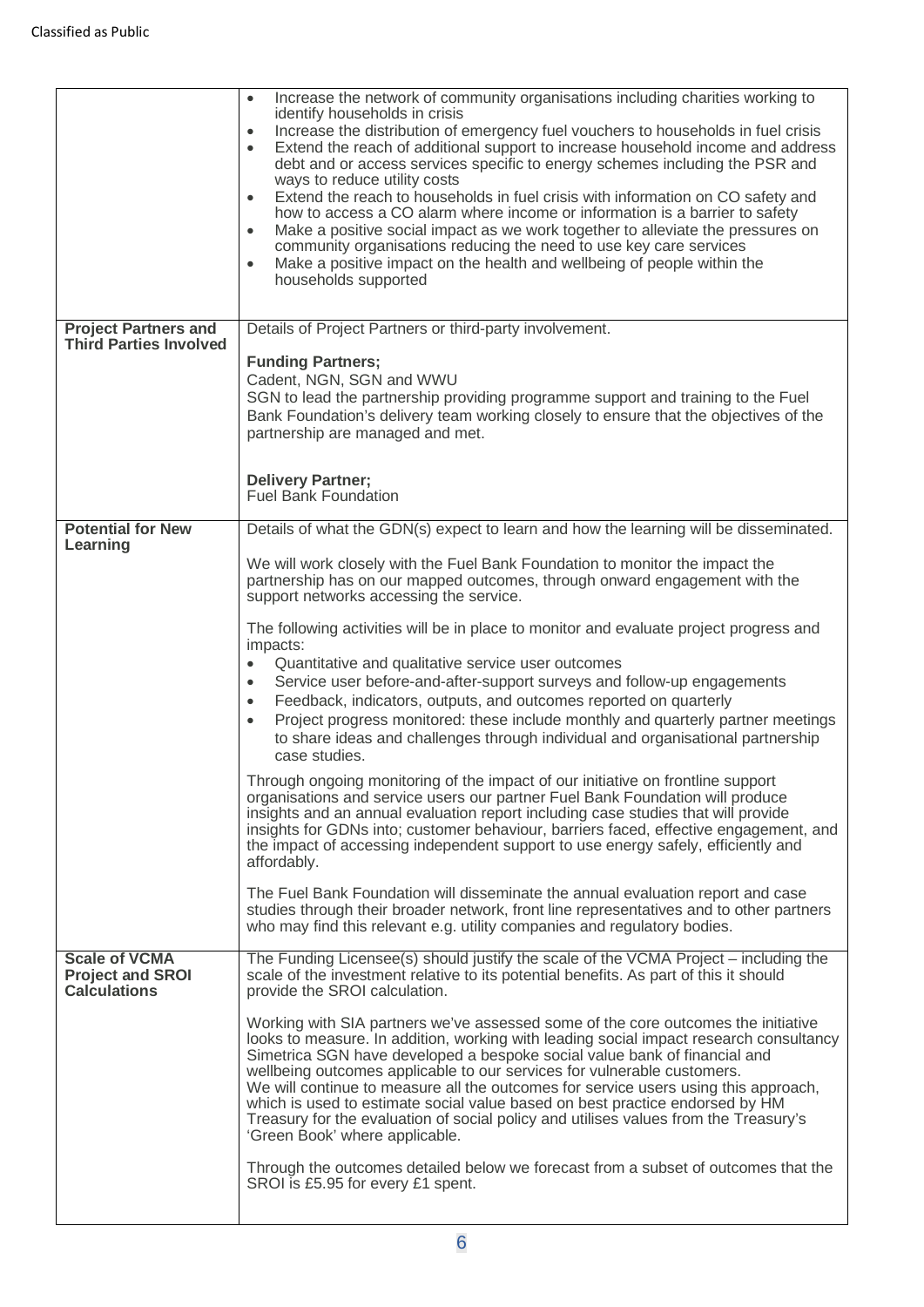|                                              | <b>Outcome</b>                                                                                            | <b>Total Social Value</b>        |  |  |
|----------------------------------------------|-----------------------------------------------------------------------------------------------------------|----------------------------------|--|--|
|                                              | 8,000+ households provided with emergency                                                                 | over 5 years<br>£1,544,000 (SIA) |  |  |
|                                              | funding                                                                                                   |                                  |  |  |
|                                              | 35% households referred in accept help for resolved<br>utility assessment (water and energy)              | £509,169.61 (Sim)                |  |  |
|                                              | 8,000 households provided with CO safety                                                                  | £896,000 (SIA)                   |  |  |
|                                              | information and access to a CO alarm where<br>required (CO alarm value ex)                                |                                  |  |  |
|                                              | 35% of households provided with information about                                                         | £24,276.60 (Sim)                 |  |  |
|                                              | the PSR take up the offer of a pathway to support                                                         |                                  |  |  |
|                                              | registration<br><b>Total</b>                                                                              | £2,973,446.21                    |  |  |
|                                              |                                                                                                           |                                  |  |  |
| <b>VCMA Project Start</b>                    | Detail start and end date of the VCMA project and, where relevant, the VCMA project                       |                                  |  |  |
| and End Date                                 | that proceeded this initiative.                                                                           |                                  |  |  |
|                                              | 01 January 2022 - 01 January 2024                                                                         |                                  |  |  |
|                                              |                                                                                                           |                                  |  |  |
|                                              |                                                                                                           |                                  |  |  |
| <b>Geographical Area</b>                     | Details of where the VCMA Project will take place. If the VCMA Project is                                 |                                  |  |  |
|                                              | collaborative, the Funding Licensee area(s) in which the project will take place should<br>be identified. |                                  |  |  |
|                                              |                                                                                                           |                                  |  |  |
|                                              | England, Scotland and Wales                                                                               |                                  |  |  |
| <b>Remaining Amount in</b>                   | Remaining funding left in the Licensee's/ Licensees' funding pot.                                         |                                  |  |  |
| the Allowance at Time<br>of Registration     | Collaborative amount before this project: £12,617,734                                                     |                                  |  |  |
|                                              | based on the following initiatives;                                                                       |                                  |  |  |
|                                              | CO in Pregnancy                                                                                           |                                  |  |  |
|                                              | Scouts - CO awareness<br>$\bullet$                                                                        |                                  |  |  |
|                                              | CA National – Energy Advice Service England and Wales<br>$\bullet$                                        |                                  |  |  |
| Fuel Bank Foundation Project costs: £500,000 |                                                                                                           |                                  |  |  |
|                                              | Remaining following this project: £12,117,734                                                             |                                  |  |  |

### **Gas Network Vulnerability and Carbon Monoxide Allowance (VCMA) Governance Document - PEA Control Table**

In order to ensure that a VCMA project is registered in accordance with the Ofgem VCMA governance document (incl. project eligibility assessment), the below table should be completed as part of the project registration process.

#### Stage 1: GDN Collaboration Group PEA Review **Meeting date review completed: Review completed by:**

| GDN:       | Name:               | Job Title:                                                |
|------------|---------------------|-----------------------------------------------------------|
| Cadent     | <b>Phil Burrows</b> | Head of Customer Vulnerability Social Programmes Delivery |
| <b>NGN</b> | Eileen Brown        | <b>Customer Experience Director</b>                       |
| <b>SGN</b> | <b>Kerry Potter</b> | Group Social Impact and Vulnerability Manager             |
| <b>WWU</b> | Nigel Winnan        | Head of Customer and Social Obligations                   |

Stage 2: GD2CVG Panel Review **Meeting date sign off agreed: Review completed by:**